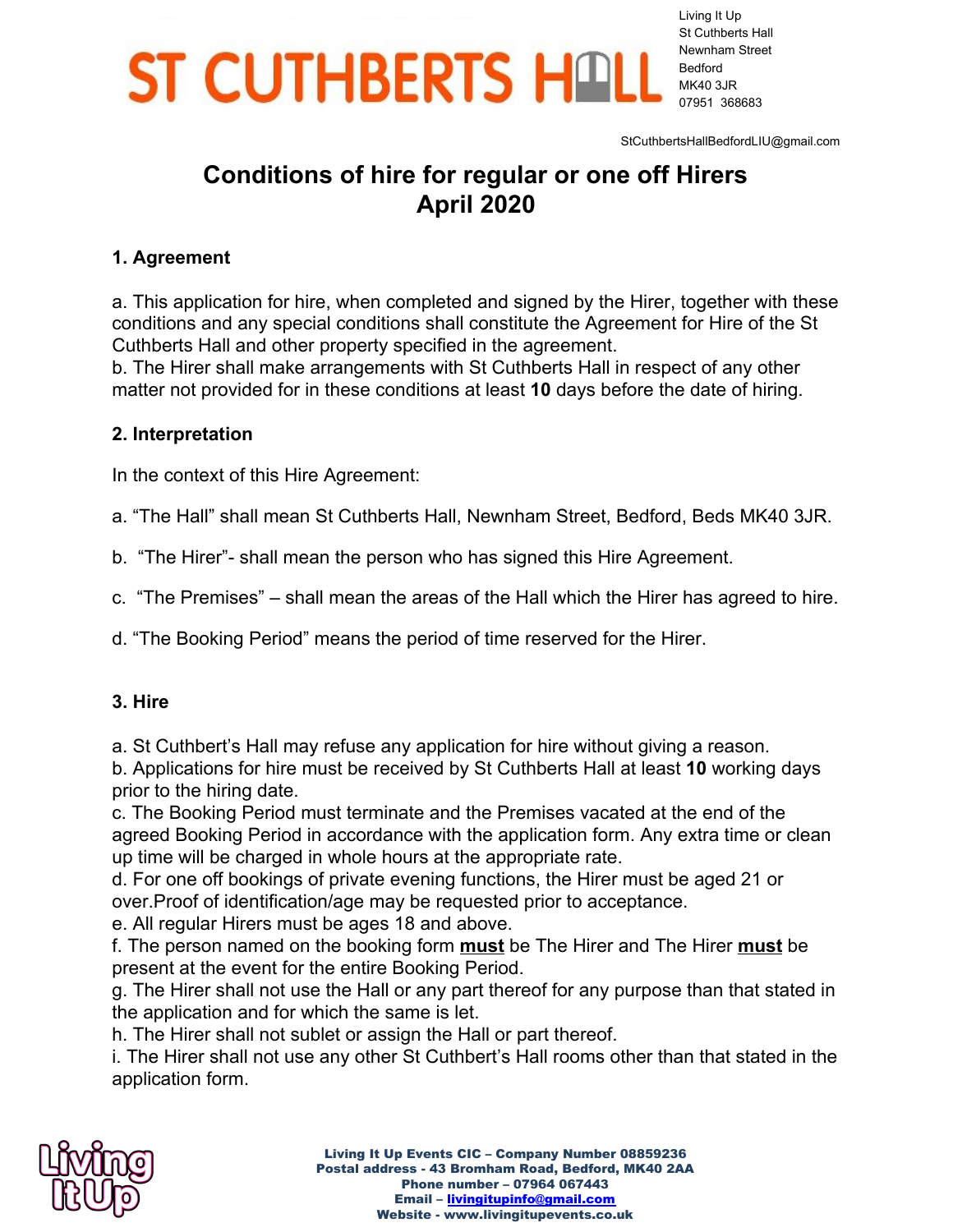Living It Up St Cuthberts Hall Newnham Street Bedford MK40 3JR 07951 368683

StCuthbertsHallBedfordLIU@gmail.com

j. The Hirer shall not use St Cuthbert's Hall or any part thereof outside of the time stated in the application form.

h. The Hirer shall be responsible to ensure the Hall is left in a safe, tidy and expectable manner on vacating the premise. A clean up charge may be payable at a cost of £30 per hour. Repair charges may also be payable.

### **4. Payment**

All bookings must be paid for in advance and payment must accompany all single applications of hire. Unless prior arrangements have been made in writing.

For regular Hirers, invoices must be paid in advance and will be sent by the 15th of the month prior to use. These invoices must be paid by the 1st day of each month.

### **5. Acceptance of Booking**

A copy of the application form duly completed and signed will be returned to the Hirer (once full payment has been received or invoicing arrangements agreed) as confirmation that the booking has been accepted, subject to the Hirer complying with these Conditions and any special conditions of hire.

#### **6. Charges**

Hire charges will be in accordance with the current charges as laid down by St Cuthberts Hall management. St Cuthbert's Hall reserves the right to vary the hiring fees at any time before the event for which the facility has been hired, notwithstanding that payment of the fee has been made giving one month's notice at any time.

### **7. Refunds**

These will be made to the organisation, club or individual stated in the hire agreement. (We are unable to refund to individuals where the hire agreement is in the name of an organisation or club.)

### **8. Cancellation**

a. By St Cuthberts Hall:

St Cuthberts Hall may terminate any Agreement for Hire at any time up to and including the date of hire if St Cuthberts Hall become aware of any fact which would at face value not be in the interest of St Cuthberts Hall to proceed with the hiring agreement or which might prejudice St Cuthberts Hall standing and responsibilities to the local authority.

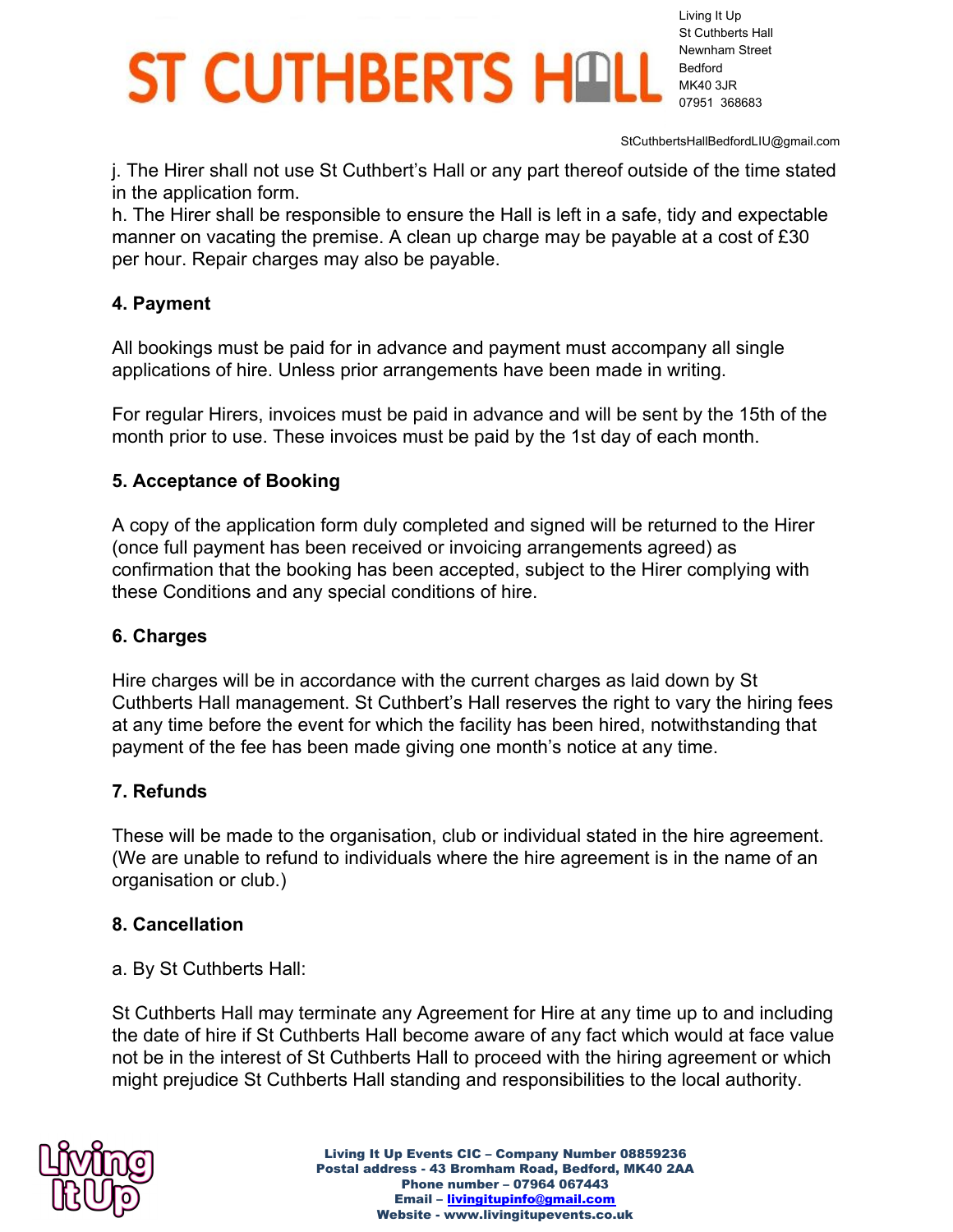Living It Up St Cuthberts Hall Newnham Street Bedford MK40 3JR 07951 368683

StCuthbertsHallBedfordLIU@gmail.com

St Cuthberts Hall also reserves the right to cancel any hiring in the event of St Cuthberts Hall requiring the property in question for an event organised by St Cuthberts Hall, without giving prior reasons, where the need for St Cuthberts Hall to have use of the Premises was not reasonably foreseeable at the date of acceptance of the Application for Hire. In the event of such cancellation, as much notice as possible of cancellation will be given by St Cuthberts Hall to the Hirer but no minimum period is stipulated and St Cuthberts Hall liability to The Hirer will be limited to a full refund of any deposit.

b. By the Hirer:

Notice of cancellation for one off Hirers must be received in writing no less than 28 days before the date of hire. For cancellations less than 28 days prior the date of hire, St Cuthberts Hall is under no obligation to refund any payment.

Regular Hirers should be consistent with their booking days and times and will be charged monthly for the Booking Period of hire stated on their booking form, irrespective of any days/periods missed, unless days missed are as a result of action by St Cuthberts Hall. Exceptions to this will be holiday dates given at least a month in advance. The reason for this is that St Cuthberts Hall relies on regular income to remain sustainable; therefore regular Hirers need to pay for any time slot they reserve. For regular Hirers holidays are permitted in accordance with Bedford Borough school holidays and may be for a maximum of 13 weeks.

Regular Hirers must hire the Hall for a total of 39 weeks per year.

c. In the case of cancellation by St Cuthberts Hall arising from the Hirer failing to comply with the conditions of hire, the full charge for the booking may be made.

d. In the case of cancellation by either party due to lack of heating, water etc. a full refund will be due for the Booking Period that the facility is not used. Where the Hirer chooses to continue with the hire the full fee will be due. Please note that St Cuthberts Hall can get quite cold during winter months, even with the full heating on.

### **9. Booked Period**

a. For one off bookings where the hiring is not commenced within 15 minutes of the Booked Period start time, the Premises will be secured. Access after this time where it can be accommodated, will incur further charges of £30.

Please call 07951 368683 or 07964 067443 if you know you will be delayed to avoid charges being made.

b. St Cuthberts Hall will not be responsible for any loss to the Hirer due to the facility not being available at the booked start time. St Cuthberts Hall's liability to the Hirer will be limited to a refund payment made for the portion of the Booking Period in which the Hall was unavailable.

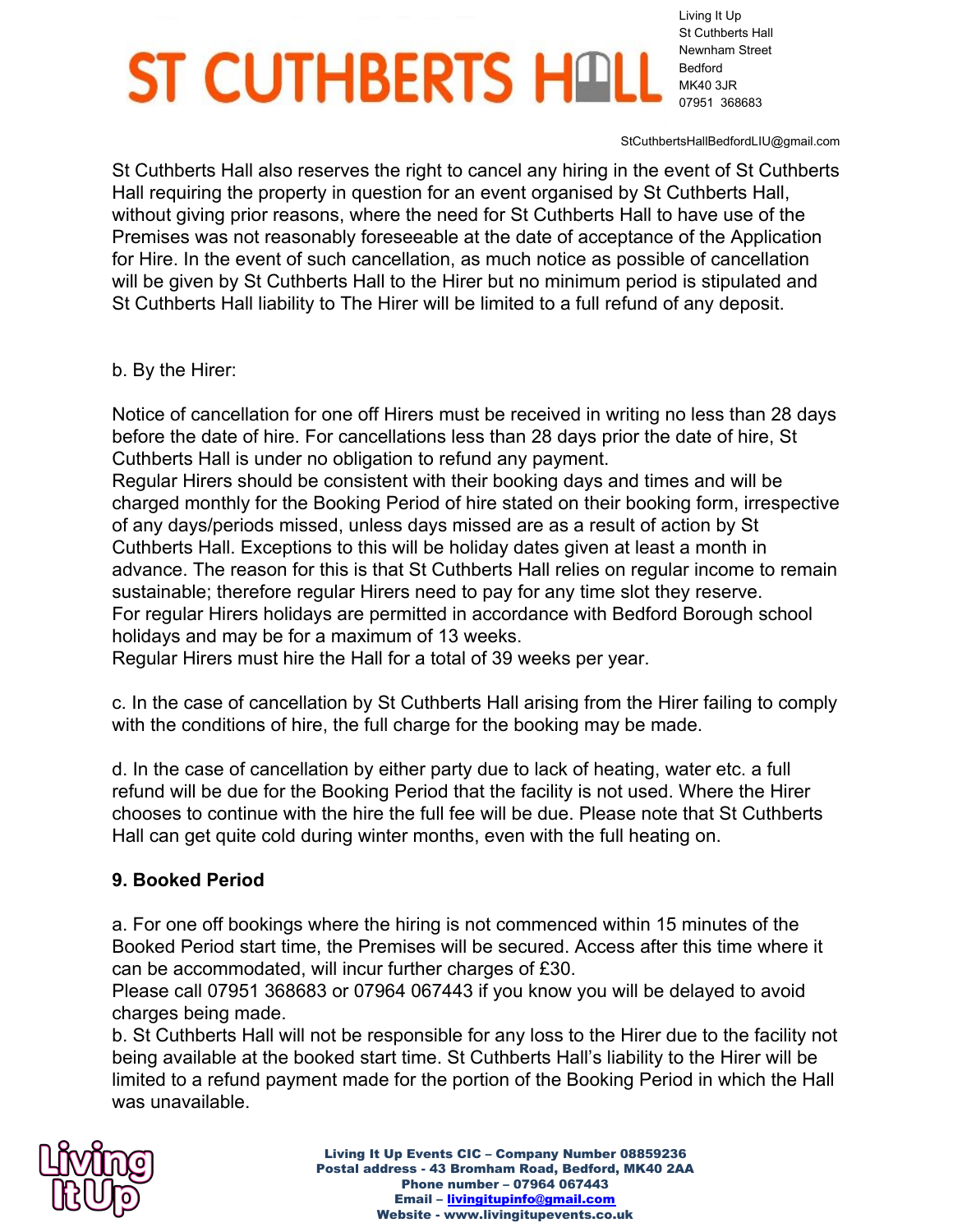Living It Up St Cuthberts Hall Newnham Street Bedford MK40 3JR 07951 368683

StCuthbertsHallBedfordLIU@gmail.com

Regular Hirers will be made aware of how to close the Hall each day after use. If there is any change on the day we will let you know via text.

Regular Hirers must follow the instructions on the whiteboard by the door for your group as to how to close the Hall when you leave. We do not have a caretaker so if any groups are locked out due to the previous group locking the door incorrectly there is now a £30 fee payable for the group who was in error (groups will get a warning in the first instance). This is because we either have to get a member of staff to come and unlock the Hall, or subsequent groups cannot gain entrance, which means we cannot charge that group for the session.

If a regular Hirer cancels a session last minute please ensure you email or call us 07951 368683 or 07964 067443 on to let us know. You will still be charged for this session, however it gives us the chance to let other groups know to lock the doors appropriately.

#### **10. Breach of Contract**

St Cuthberts Hall shall not be liable for breach of contract or be held liable for any expenditure incurred or loss sustained directly or indirectly by the Hirer as a result of refusal, cancellation or termination.

### **11. Accidents - N.B. First Aid Kits are not provided**

When any accidents have occurred please contact the St Cuthberts Hall team on 07951 368683 or 07964 067443.

### **12. Hirers Responsibilities**

a. The Hirer or the Organisation under whose behalf he or she is responsible or a responsible person, whose name and address has been notified to St Cuthberts Hall before the date of the hiring, must be in attendance at the Premises throughout the Booking Period.

b. The Hirer will be responsible for supervision, safety, control, stewarding, admission & removal of those attending the hiring and provide a sufficient number of suitably qualified persons to carry out these responsibilities.

c. The Hirer shall ensure that all activities are conducted in an orderly and lawful manner.

d. The Hirer shall, at the expiration of the Booking Period, leave the facility in a tidy and orderly state and all rubbish must be placed into secure refuse / plastic bags and left in the bar area.

The Hirer must ensure that all nappies are taken off site for disposal. Where the non compliance of this condition requires extra cleaning time an appropriate additional charge will be

made to the Hirer. This charge will be deducted from any deposit paid.

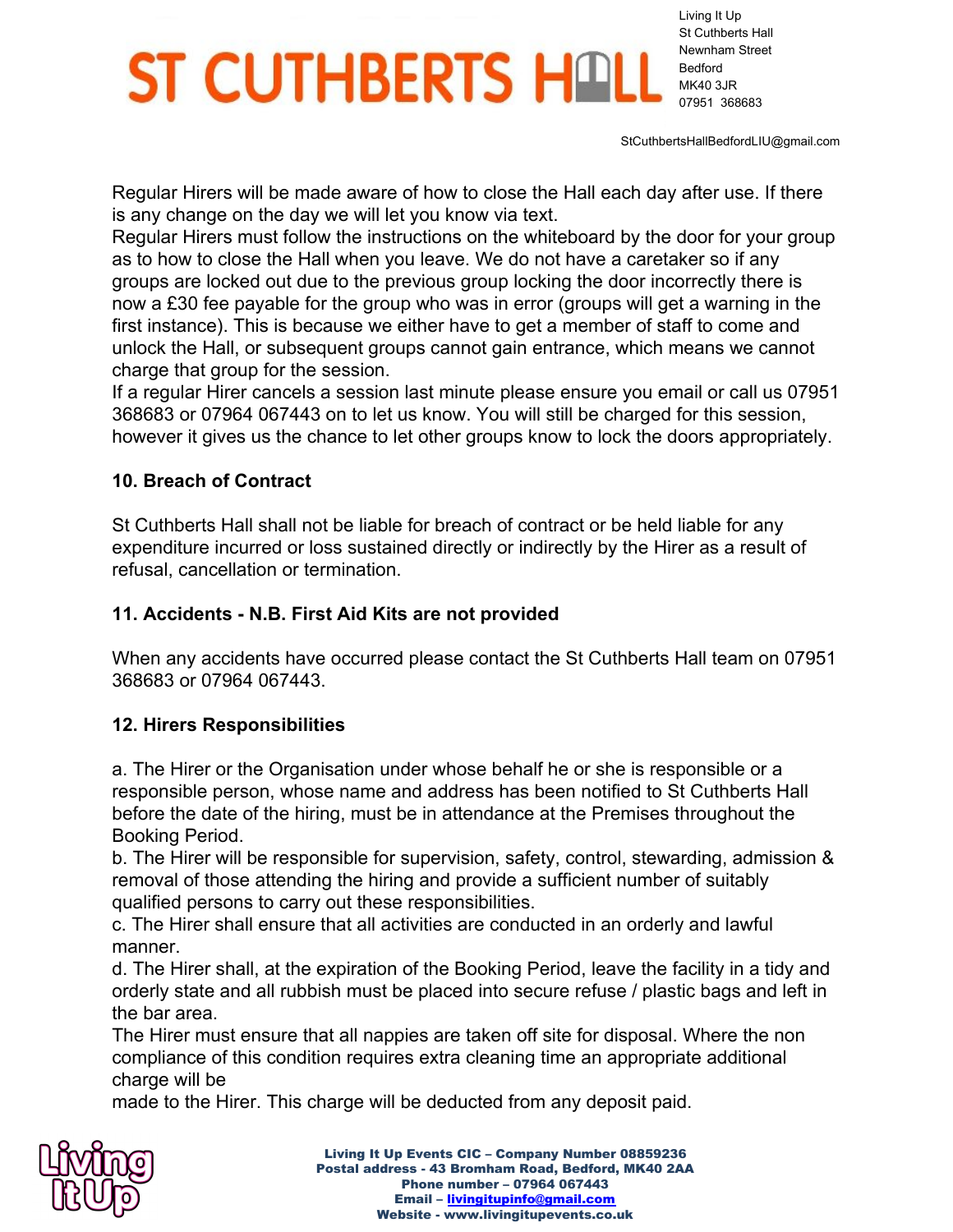Living It Up St Cuthberts Hall Newnham Street Bedford MK40 3JR 07951 368683

StCuthbertsHallBedfordLIU@gmail.com

e. The Hirer shall report any faults, damage or lack of services e.g. water to the duty team on St Cuthberts Hall or 07951 368683 immediately.

f. The Hirer shall report any dissatisfaction with the booking during any induction procedure or to St Cuthberts Hall Team within two working days to allow the concerns to be investigated.

G. Regular Hirers must sign their group in and out using the signing in form in the entrance hallway.

#### **13. Displays**

Nothing is to be displayed or fixed in or on the Premises without prior permission.

#### **14. Music /Noise**

Noise levels must be controlled so as not to cause annoyance to local residents or other Hirers. Any St Cuthberts Hall team member responsible for the Premises has authority to control the volume of sound caused by musical equipment.

#### **15. Minors / Children**

- a. The Hirer shall ensure that minors are supervised at all times.
- b. The Hirer shall ensure no minors enter the kitchen/bar areas.

#### **16. Insurance and Risks**

a. Hirers shall indemnify St Cuthberts Hall from and against any claim for damages, costs or expenses which may be made against St Cuthberts Hall in respect of personal injury, death or loss of or damage to property sustained by any persons and occurring during or in consequence of the hiring and which shall arise from any act or omission by the Hirer or persons using any of the St Cuthberts Hall Facilities as a result of the hiring. b. The Hirer is responsible for the preservation of good order and shall fully compensate St Cuthberts Hall for any damage to the Premises or any damage to, or loss of, other property of St Cuthberts Hall of whatsoever description arising out of, or incidental to the hiring. Compensation will be deducted from any deposit paid.

c. The Hirer is responsible for insuring their property and equipment against all usual risks.

d. St Cuthberts Hall does not accept responsibility for any clothing or articles left by the Hirer, their guests, servants, agents or any member of the public, or any property during the Booking Period.

e. Public Liability Insurance is only valid for the rooms booked during the Booked Period as stated on the application for hire agreement.

f. All regular Hirers must email their public liability insurance certificate to us every year.

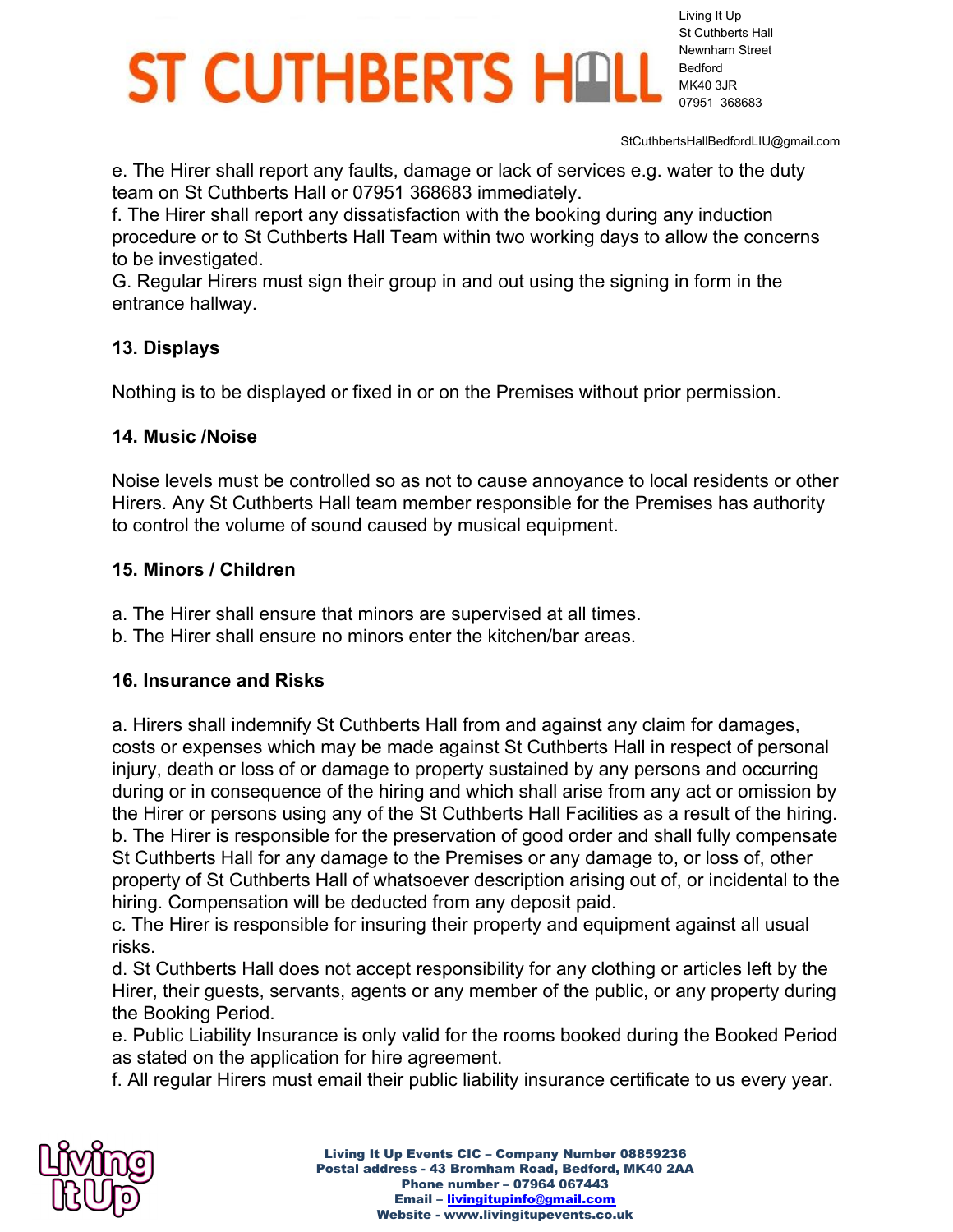Living It Up St Cuthberts Hall Newnham Street Bedford MK40 3JR 07951 368683

StCuthbertsHallBedfordLIU@gmail.com

#### **17. Health and Safety**

a. The Hirer is responsible for ensuring the maximum numbers on the application for hire agreement are not exceeded.

b. Fire or appliances with naked flames are not permitted in or on any property subject to the Hire Agreement without the prior written consent of St Cuthberts Hall. The Hirer will comply with all conditions attached to such consent.

c. No alterations or additions may be made to the lighting or power arrangements existing at the time of hire without the written consent of St Cuthberts Hall. The Hirer will comply with all

conditions attached to such consent.

d. The Hirer is responsible for ensuring that no exits or fire exits from or within the facilities are blocked inside or outside and that no chairs or obstacles are placed in the corridors, walkways or access areas leading to emergency exits and that fire appliances are not removed or tampered with**.**

e. All Hirers are required to be familiar with the emergency evacuation procedure for the building (see evacuation instructions in **Notes: Information and Guidance** below) and provide evidence of regular drills when requested.

f. In the event of a fire alarm being raised the Hirer is responsible for ensuring safe and immediate evacuation.

g. Furniture and Furnishings - No furniture or furnishings may be brought into the facility either temporarily or permanent without prior written permission. Permission will only be considered

where current Fire Regulations can be met.

h. Electrical Appliances - must not be brought into the facility by the Hirer or any person on the Hirers behalf either temporarily or permanently without prior written permission and all appliances must have a current portable appliance certificate (PAT). Any items with a naked flame are prohibited.

i. Groups / Hirers will be required to comply with Health & Safety legislation.

j. It is the Hirer's responsibility to make sure that all persons associated with their booking must always wear appropriately solid soled footwear/shoes at all times whilst in the Hall, and any floor work or activities must be carried out on appropriate mats or covering supplied by the Hirer and removed after use.

k. All groups are to take responsibility for ensuring government guidelines are followed regarding keeping people safe from coronavirus. Groups must have their own policies and procedures for this. **Please provide us with a copy of your Covid-19 risk assessment.** Groups must sanitise door handles and light switches upon arrival and departure. In order to protect all users of The Hall, we will be checking CCTV to ensure that groups are doing this. We may require more information from you in the future, however as the guidelines are changing regularly we cannot be more specific at this point.

#### **18. Mail**

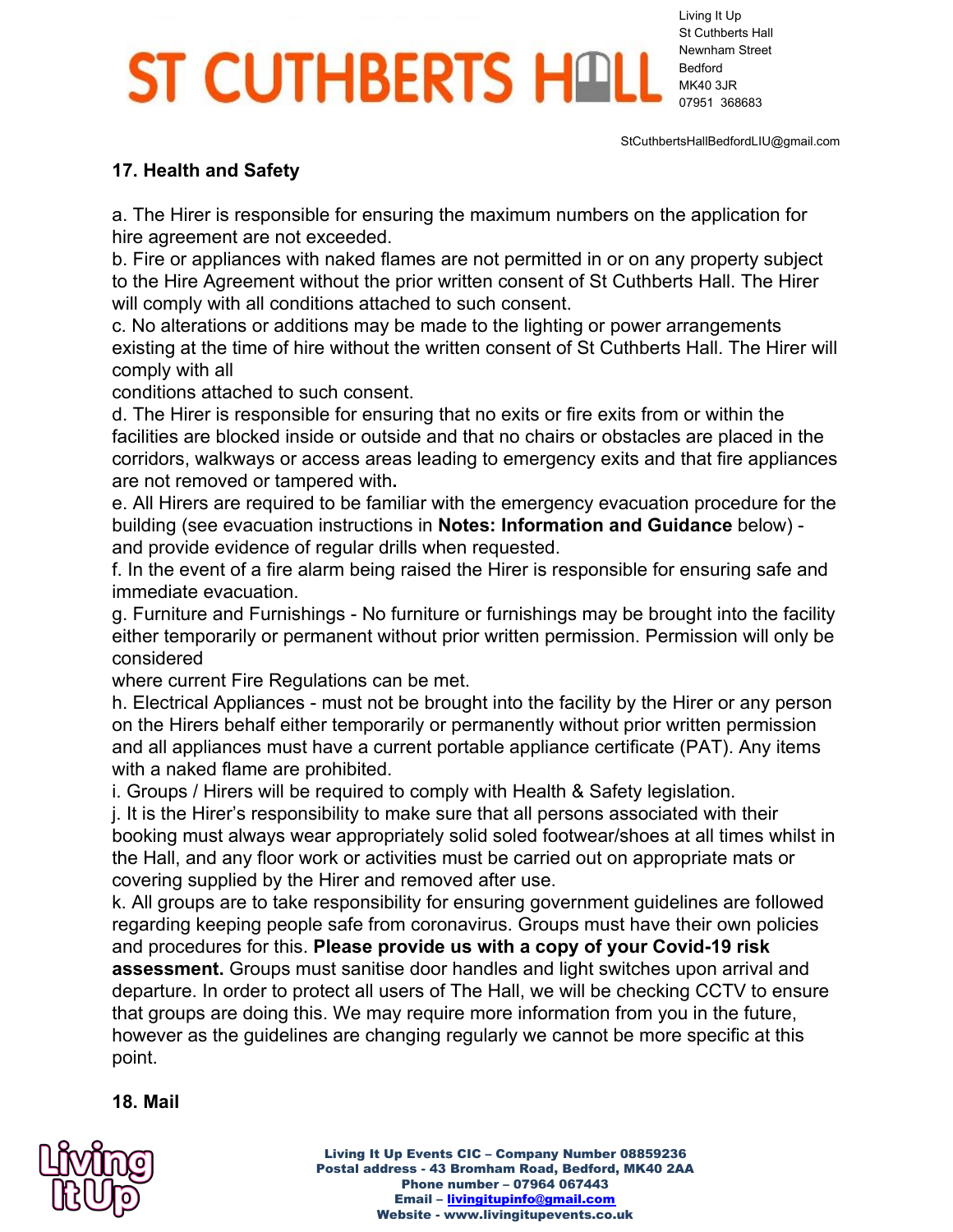Living It Up St Cuthberts Hall Newnham Street Bedford MK40 3JR 07951 368683

StCuthbertsHallBedfordLIU@gmail.com

Use of St Cuthberts Hall as a mailing address is prohibited.

### **19. Equipment / Storage**

The Hirer shall not bring any equipment onto the Premises without the prior permission of St Cuthberts Hall. Where it is agreed in writing that the Hirer may store goods or equipment at the Facility, St Cuthberts Hall does not accept responsibility or liability or any loss, damage or injury whatsoever arising from the storage of such goods or equipment subject to common law and any statutory rights for the time being in force. For regular Hirers, additional charges may apply for exclusive storage areas. Please contact us if you require this. We have some limited storage available.

### **20. Entertainment / Alcohol Social Events**

Alcohol not purchased on The Premises is not to be consumed at St Cuthberts Hall.

### **21. Parking**

N.B. We do not provide parking.

### **22. Broadcasting Rights**

Broadcasting (sound/T.V.) filming or photographic rights cannot be exercised without prior written consent from St Cuthberts Hall. No copyright music shall be performed / played on the Premises without the application requesting this having been confirmed.

### **23. Live and Recorded Music**

Where sound recordings (CDs, DVDs, tapes or records etc,) are played in 'public' the Hirer has the responsibility of ensuring that the appropriate licence fees are paid to Phonographic Performance Limited (PPL).

### **24. Access**

The Hirer shall at all times permit full access to St Cuthberts Hall duly authorised team and agents to enter or inspect the hired Premises. Police Officers have the right of entry at all times.

### **25. Termination of Hire and Exclusion from Premises**

a. If the Hirer shall refuse or omit to comply with any of the foregoing conditions or with any instruction conveyed to him / her by any St Cuthberts Hall staff responsible for the

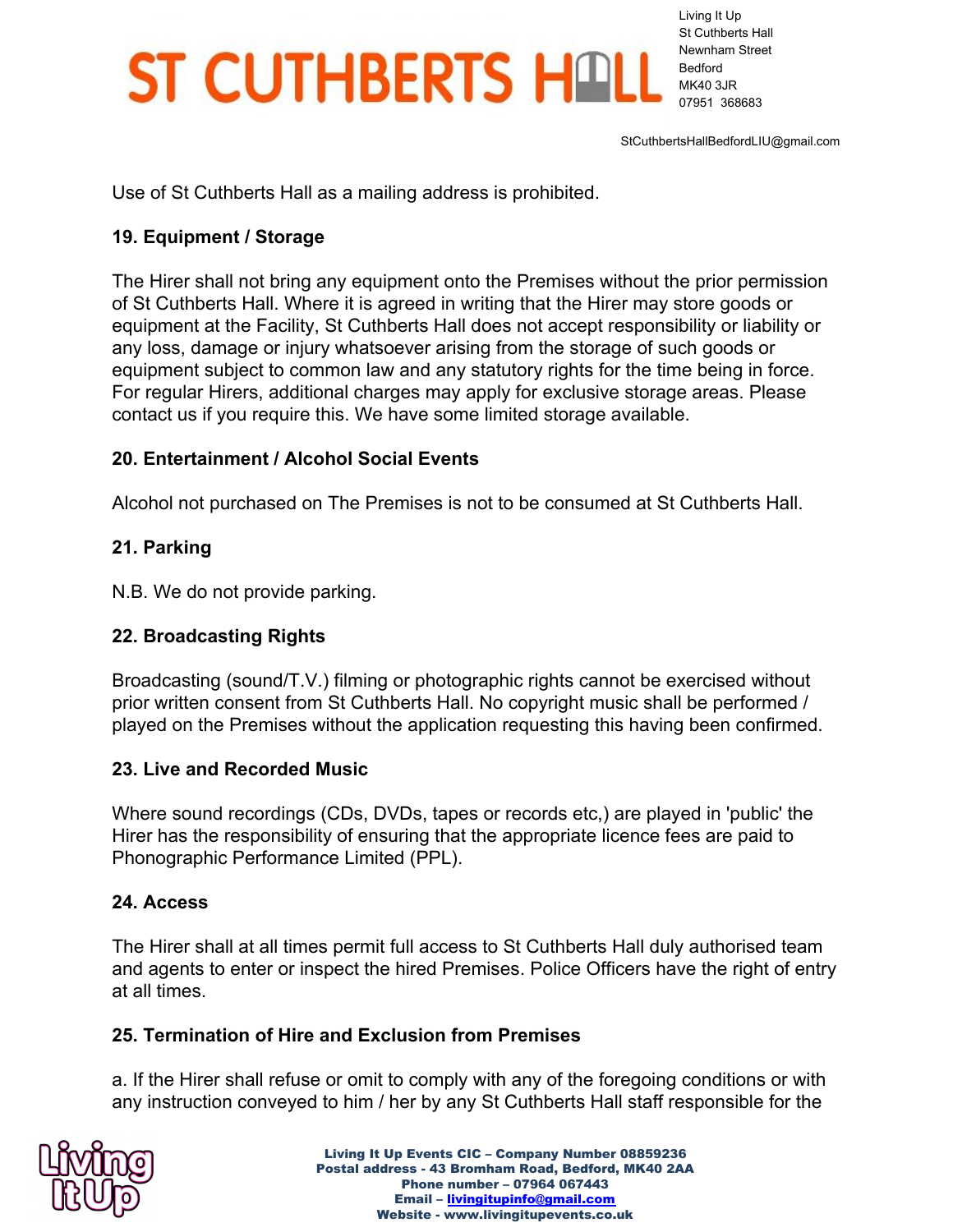Living It Up St Cuthberts Hall Newnham Street Bedford MK40 3JR 07951 368683

StCuthbertsHallBedfordLIU@gmail.com

facility on behalf of St Cuthberts Hall, the Hirer and his servants may be excluded until they comply with the same, but without relieving them of their obligations under their contract with St Cuthberts Hall.

b. St Cuthberts Hall reserves the right to halt or terminate the hiring at any stage in an emergency.

### **26. Additional Charges**

Additional charges will apply in the following circumstances:

a. A hire not previously booked (e.g. Hirer vacating premises later than agreed Booking Period end time - see Conditions 3c). A hire commencing prior to or exceeding the booked time will be charged in whole hours at the appropriate rate.

b. To reopen closed facilities due to non attendance will incur a charge equal to the late booking fee (see Conditions 9a).

c. Where the Hirer has not left the facility in a tidy, orderly or to an appropriate level of cleanliness with rubbish bagged cleaning surcharges will apply at a minimum rate of £30 per hour.

d. Where there has been any damage to the Premises or damage to, or loss of, other property of St Cuthberts Hall the Hirer shall fully compensate St Cuthberts Hall. Any additional charges will be deducted from any deposit paid and where charges are in excess of the deposit an invoice will be made for the remainder of the charges.

e. Providing a service outside of normal operating hours/days.

f. Where the Hirer is responsible for false activation of any alarms charges will be made to recover all costs incurred £30 call out fee.

g. Where equipment loaned is not returned.

### **Notes:**

### **Information and Guidance**

### **Disabilities / Special Needs / Diversity**

Please contact St Cuthberts Hall with any requests.

### **Children/Young People and Vulnerable Adults**

St Cuthberts Hall has a responsibility to protect the community using its facilities and in the present case it does so by imposing a contractual provision on the Hirer. By signing the contract the relevant Hirer agrees to comply with the Independent Safeguarding Authority (ISA) standards

which would be undertaken by consent of the prospective employees /volunteers. A failure of a relevant Hirer to observe this condition would result in an immediate withdrawal of the use of the facilities.

**DBS**

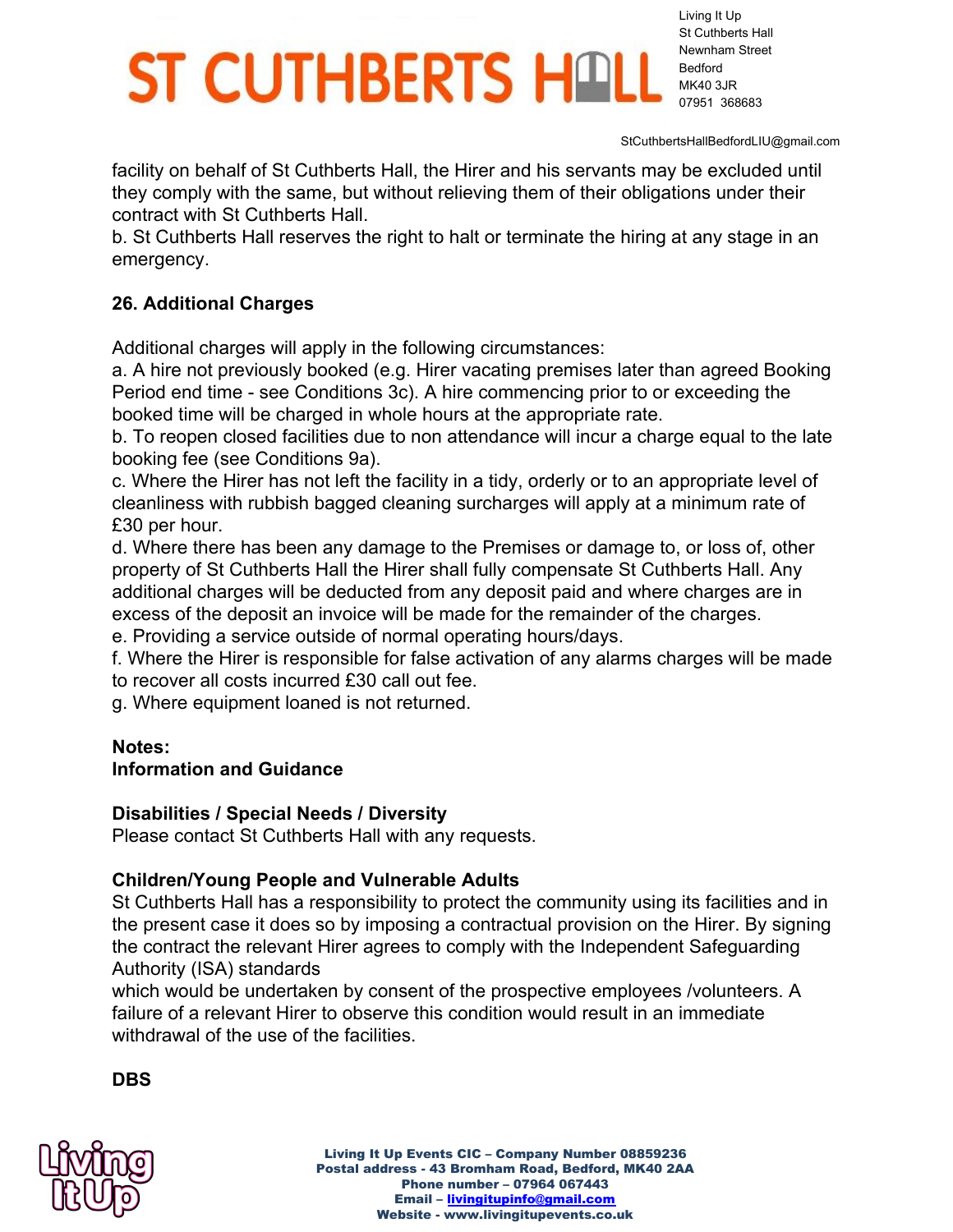Living It Up St Cuthberts Hall Newnham Street Bedford MK40 3JR 07951 368683

StCuthbertsHallBedfordLIU@gmail.com

Hirers are to ensure they have the correct DBS checks if they are working with children and/or vulnerable people.

#### **Events Extensions to normal Hiring times**

Any request for an occasional extension must be in writing at least 28 days prior to the event date to the St Cuthberts Hall Manager. Where permission is granted a deposit will be required and additional charges will apply.

#### **Licences Guidance**

**PRS** - is a fee collected on behalf of the Performing Rights Society that issues licences and distributes the licence fees to composers and music publishers. It applies to any event where music is played\* other than where the music is incidental (background), or it is a Private function such as a family party where all guests are invited. Where these fees are due, we collect and pay the fees direct to the PRS as we have a responsibility for ensuring that events in our building are licensed.

\* Played includes videos, tapes, DVDs, Karaoke etc.

**PPL** - Phonographic Performance Limited issue licences and distribute the licence fees to record companies, recording artists and musicians. A licence for PPL is required when you play sound recordings such as CDs, tapes and records, subject to their control in 'public'. 'Public' is determined as any event except a family or domestic gathering. The responsibility for obtaining the necessary licences is with the Hirer, www.ppluk.com.

#### **Public Holidays**

We do not open Christmas Day but may be able to open on other Bank Holidays. There may be an additional cost for this.

#### **Deposit Policy & Procedure**

This will be sent to any customer where a deposit is required.

#### **Health and Safety Instructions**

1. **At all times** these Premises are occupied, all doors must be available for use in an emergency and any doors locked with key must be unlocked (the use of padlock ect. is prohibited).

The Centre Management (or other designated staff member) will show the Hirer all fire exits, fire extinguishers and break glass points. They will also explain to the Hirer the fire procedures in place for the building. Fire safety notices are displayed in the building and written instructions are given in these Terms and Conditions.

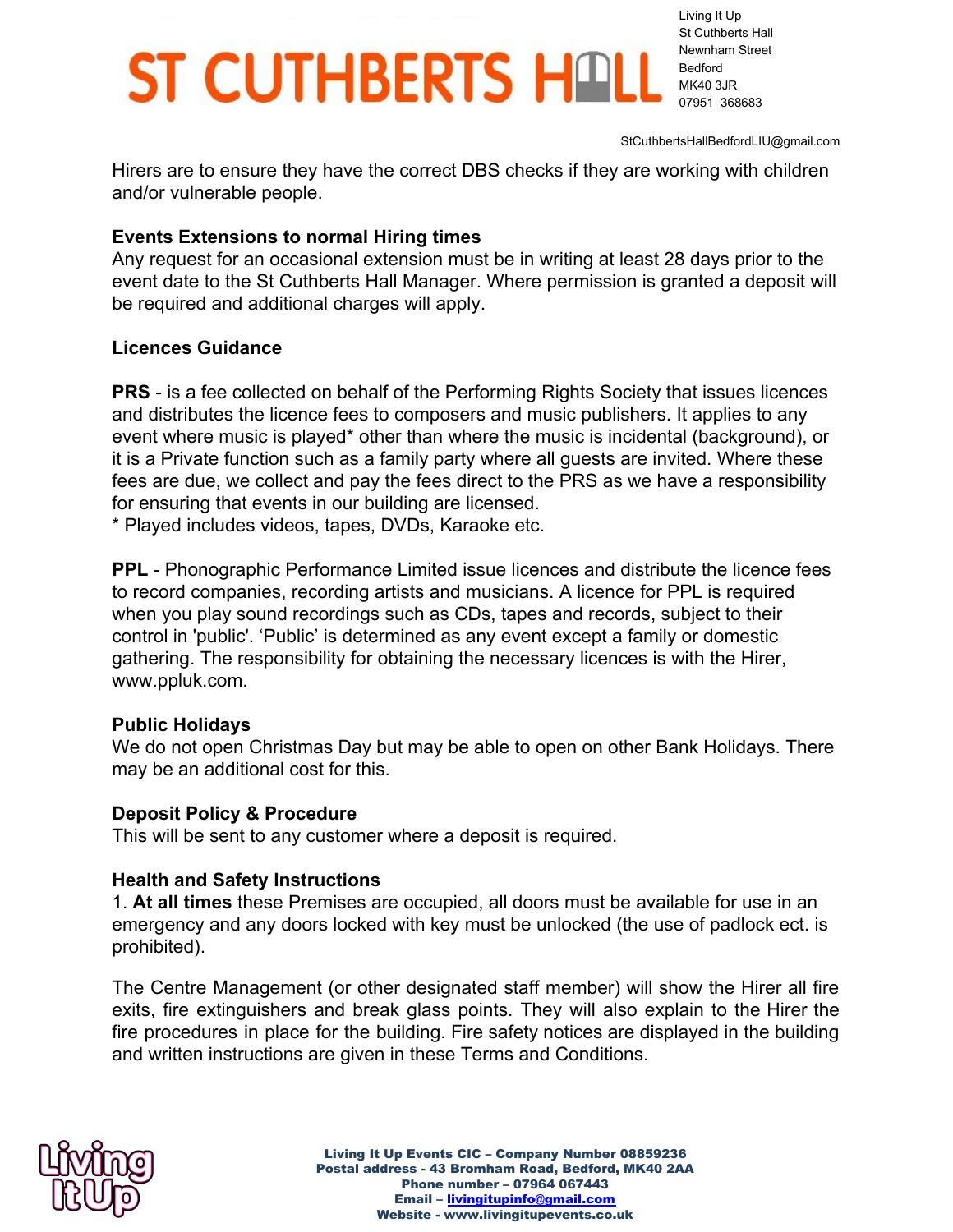Living It Up St Cuthberts Hall Newnham Street Bedford MK40 3JR 07951 368683

StCuthbertsHallBedfordLIU@gmail.com

It is the Hirer's responsibility to ensure that the fire procedures displayed in the building and verbally communicated to them are also communicated to their guests/clients.

2. The person in charge (Hirer) must make himself or herself familiar with the fire instruction on the site (see **Emergency Action Plan** below) and they must ensure that any volunteers or paid workers are made aware of the instructions.

3. In the event of a **fire or similar emergency situation**, the person in charge and their staff must ensure that the building is immediately and safely evacuated and that the **emergency services** have been called.

5. **All persons** who are unfamiliar with the building should look around to check the whereabouts of **exits** from the building, where the fire **extinguishers** and fire alarm call points are.

6. When tables etc. are laid out in the Hall consideration must be given to the provision of **gangways** between the rows which must be of sufficient width to allow access to disabled persons and wheelchairs, and especially egress in an emergency.

7. All **fire exits** must be kept clear at all times during the hiring.

8. Please contact us immediately on **07951 368683 or 07964 067443** when, due to circumstances outside the control of the Hirer:

· any fire door is unable to be opened in an emergency.

· any fire exits / or escape routes are not clear.

#### **What to do in the case of a fire - Emergency Action Plan**

#### **Assembly Point**

Outside the main entrance, turn right and wait by the corner of Castle Road

#### **Action On Discovery Of Fire**

- **●** Sound the Alarm using the nearest fire alarm call point
- **●** Leave the building by the nearest exit
- **●** Do not re-enter the building
- **●** Report to the assembly point
- **●** Call the fire brigade by mobile phone (after leaving the building)
- **●** Liaise with the fire brigade on their arrival
- **●** Only attempt to tackle small fires if confident to do so
- **●** Do not put yourself at risk